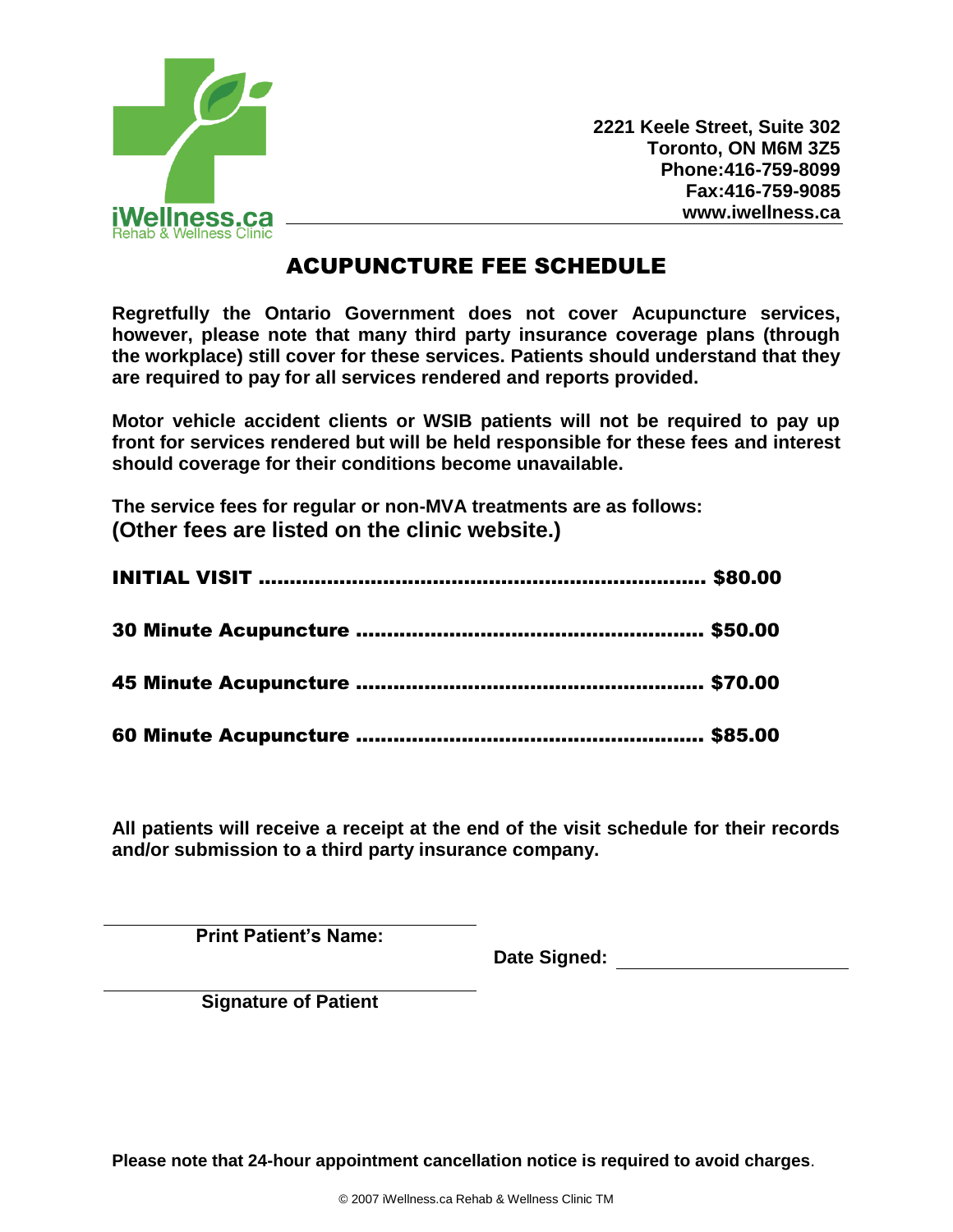

# PATIENT INFORMATION ABOUT ACUPUNCTURE

**Please read this information carefully and ask your practitioner if there is anything that you do not understand.**

### **WHAT IS ACUPUNCTURE?**

**Acupuncture is a form of therapy in which fine needles are inserted into specific points on the body.**

### **IS ACUPUNCTURE SAFE?**

**Acupuncture is generally safe . Serious side effects are very rare-less than one per 10.000 treatments.**

#### **DOES ACUPUNCTURE HAVE SIDE EFFECTS? YOU NEED TO BE AWARE OF THAT:**

- **Drowsiness occurs after treatment in a small number of patients, and if affected you are advised not to drive.**
- **Minor bleeding or bruising occurs after acupuncture in about 3% of treatments.**
- **pain during bleeding occurs in about 1 % treatments.**
- **Existing symptoms can get worst after treatment ( less than 3% of patients). You should tell your acupuncturist about this , but it usually a good sign.**
- **Fainting can occur in certain patients particularly at the first treatment.**

**In addition, if there are particular risks that apply in your case, your practitioner will discuss these with you.**

### **IS THERE ANYTHING YOUR PRACTITIONER NEEDS TO KNOW?**

**Apart from the usual medical details? It's important that you let your Practitioner know?**

- **If you have ever experience a fit, faint or funny turn**
- **If you have a pacemaker or any other electrical implants**
- **If you have a bleeding disorder**
- **If you are taking any anti-coagulants or any other medications**
- **If you have damage heart valves or have any other particular risk of infection.**

**Simple-use, Sterile, disposable needles are used in the clinic.**

## **STATEMENT OF CONSENT**

**I confirm that I have read and understood the above information, and I consent to having acupuncture treatment. I understand that I can refused treatment at anytime.**

**PATIENT NAME: \_\_\_\_\_\_\_\_\_\_\_\_\_\_\_\_\_\_\_\_\_\_\_\_\_\_\_\_\_\_\_\_\_\_\_\_\_\_\_\_\_\_\_**

**SIGNATURE: \_\_\_\_\_\_\_\_\_\_\_\_\_\_\_\_\_\_\_\_\_\_\_\_\_\_\_\_\_\_\_\_\_\_ DATE: \_\_\_\_\_\_\_\_\_\_\_\_\_\_\_\_\_\_\_\_\_\_\_\_\_** 

**Please note that 24-hour appointment cancellation notice is required to avoid charges**.